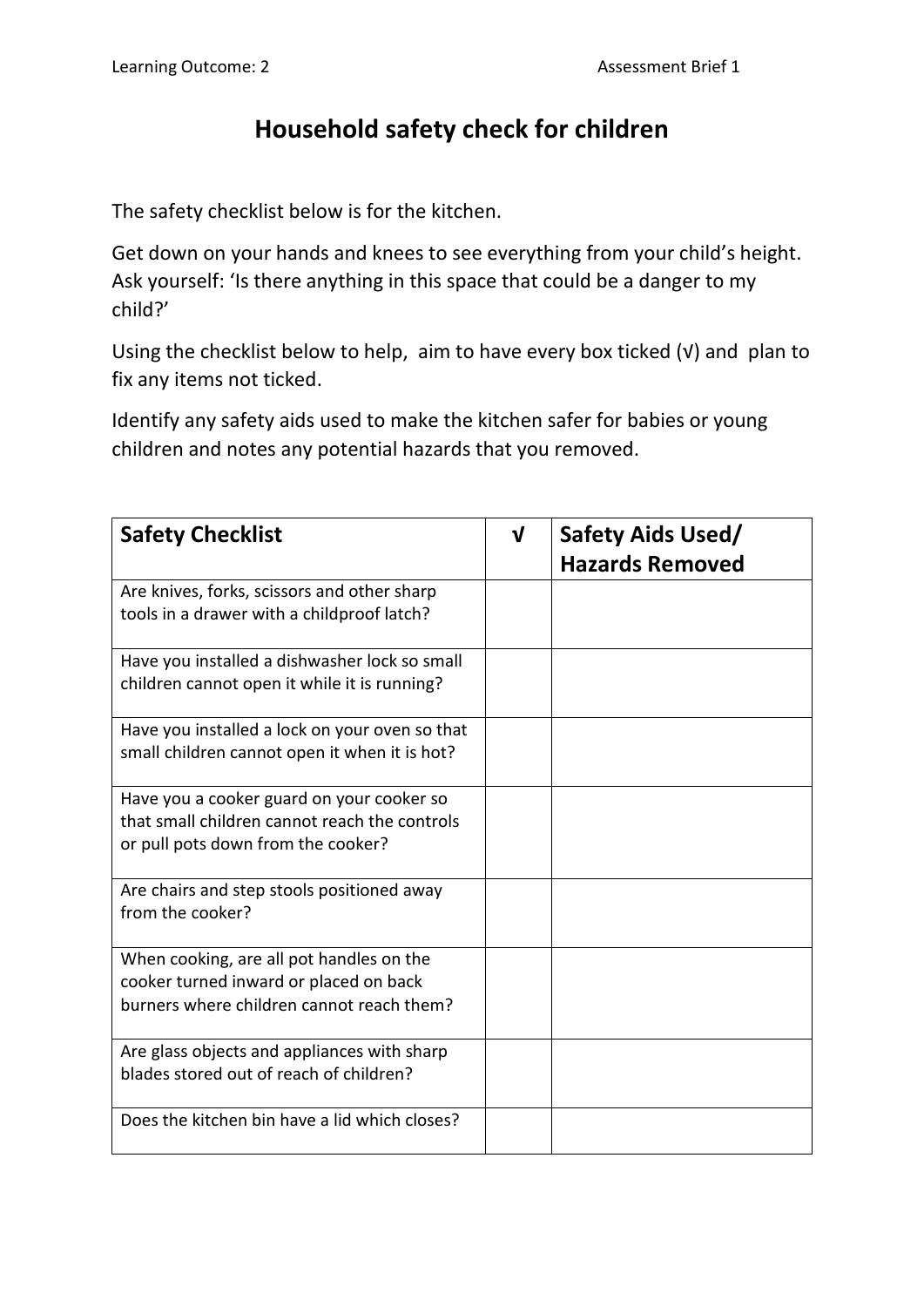| Are all appliances unplugged when not in use,<br>with their flexes out of reach?                                              |  |
|-------------------------------------------------------------------------------------------------------------------------------|--|
| Are all vitamins or medicine bottles tightly<br>closed and stored in a high cabinet out of a<br>child's reach?                |  |
| Are matches and lighters stored in a locked<br>cabinet?                                                                       |  |
| Is the cabinet under the sink free of cleaning<br>supplies, bug sprays, dishwasher detergent<br>and dishwashing liquids?      |  |
| Are these supplies out of the reach of<br>children?                                                                           |  |
| Are bottles containing alcohol stored out of<br>reach?                                                                        |  |
| Are the flexes or wires from wall telephones or<br>cable TVs out of reach of children?                                        |  |
| Are there any blinds or curtains with cords or<br>chains in easy access of children?                                          |  |
| If so, are they kept out of the reach of children<br>or fitted with a tension device to prevent<br>strangulation?             |  |
| Are fridge magnets and other small objects out<br>of reach?                                                                   |  |
| Are childproof latches installed on all cabinet<br>doors?                                                                     |  |
| Is there a working fire extinguisher and fire<br>blanket available in the kitchen? Do family<br>members know how to use them? |  |
| Does your child's highchair have a safety belt<br>with a strap between the legs?                                              |  |
| Is your child left alone while sitting in a<br>highchair?                                                                     |  |